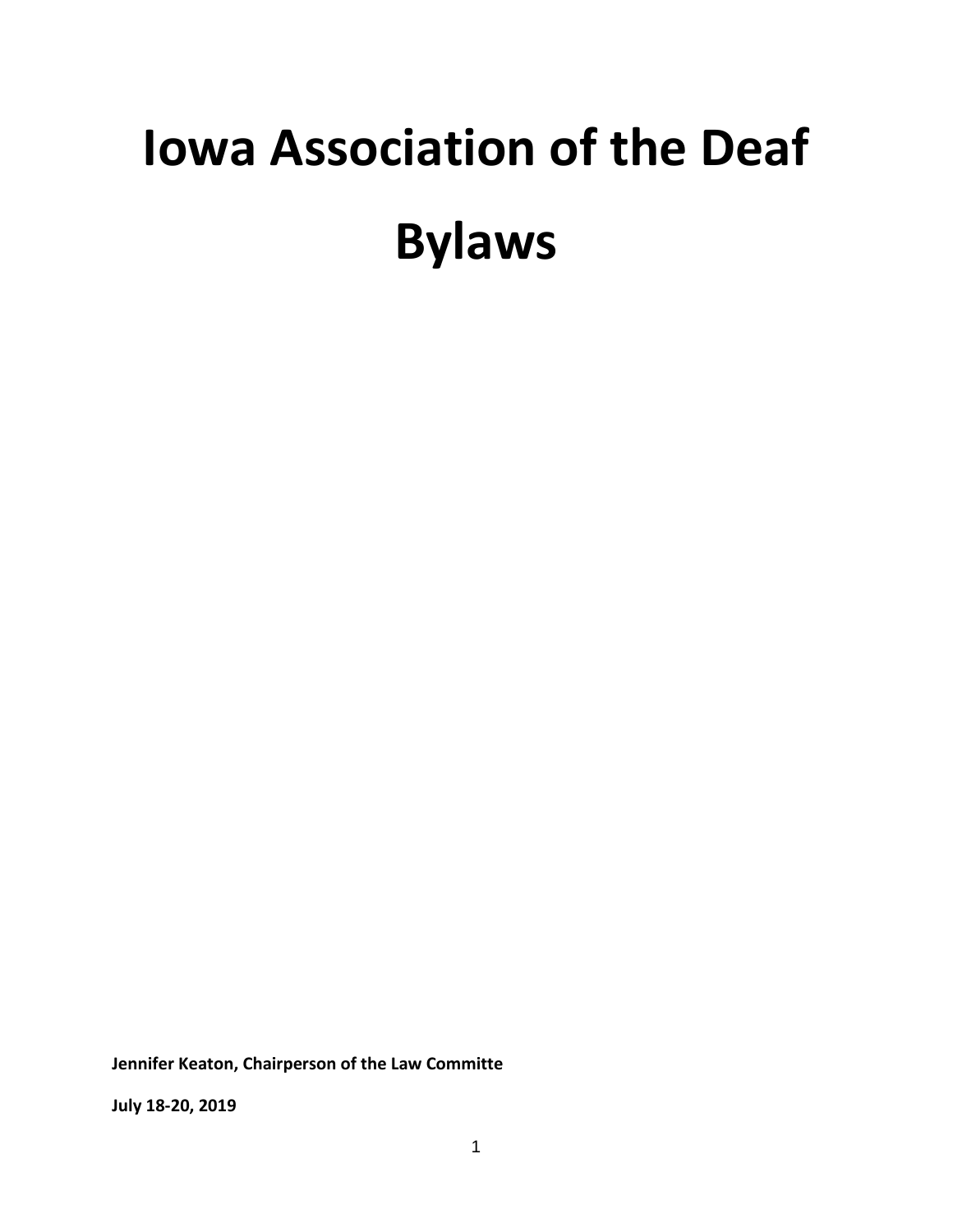# **Mission**

We aim to ensure the needs and interests unique to deaf and hard-of-hearing Iowans are met.

## **Vision**

All deaf and hard of hearing Iowans can compete on equal terms with others while preserving our culture and heritage.

**IOWA ASSOCIATION OF THE DEAF, INC. BYLAWS**

**As amended at the IAD Conference at Fort Dodge, Iowa, in Iowa, in July 2019.**

- **Article 1. Emblem, Colors, and Motto**
- **Article 2. Membership**
- **Article 3. Board of Directors**
- **Article 4. Committees**
- **Article 5. Finances and funds**
- **Article 6. Publication**
- **Article 7. Conference**
- **Article 8. Affiliated Organizations**
- **Article 9. Affiliation of the Association**
- **Article 10. IAD Headquarter**
- **Article 11. Amendments to Bylaws**
- **Article 12. Parliamentary Procedure**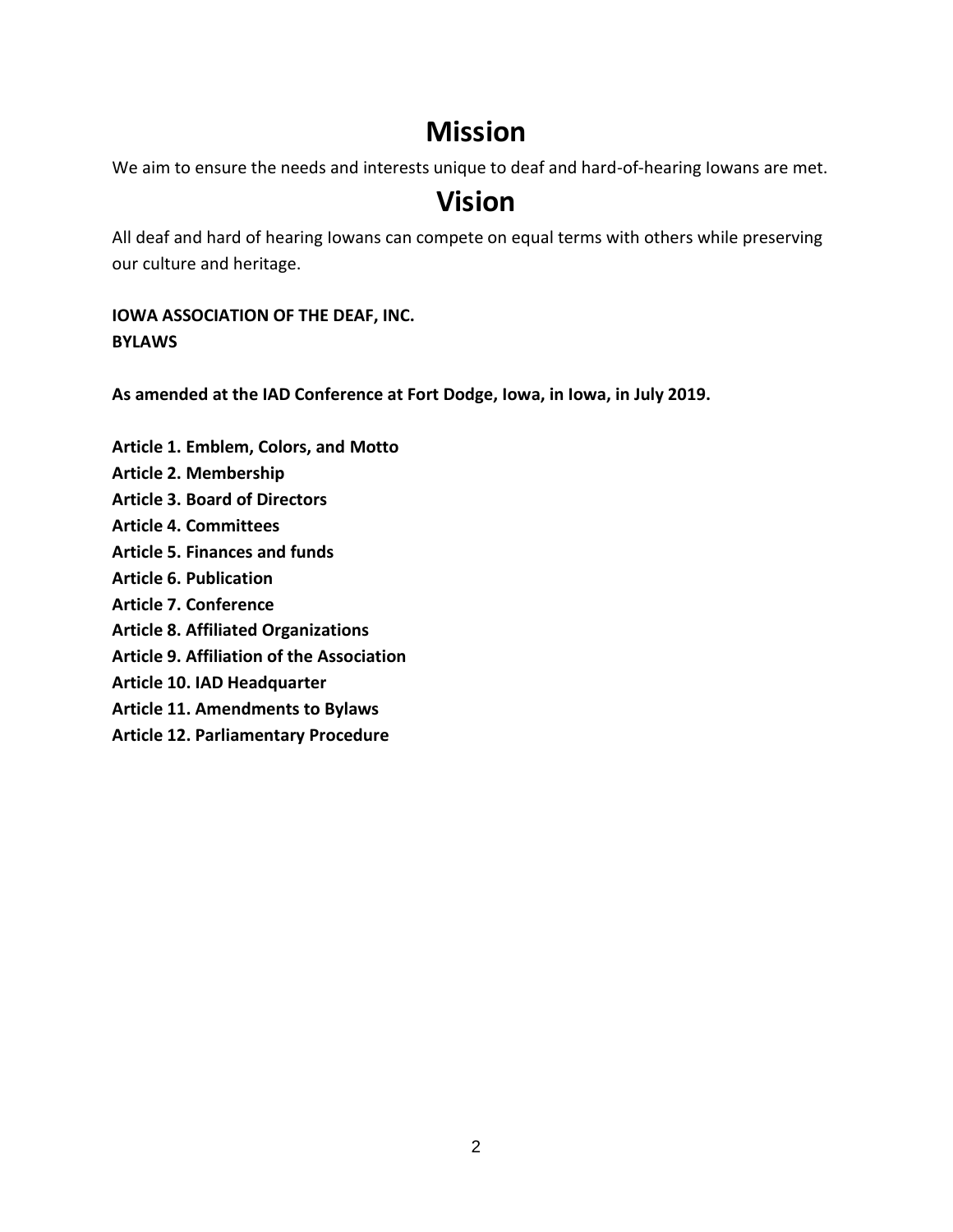## **ARTICLE 1. EMBLEM, COLORS, AND MOTTO**

#### **SECTION 1. Emblem**

The Emblem and the corporate seal of the Association are two concentric circles between two of which are the words "Iowa Association of the Deaf" preceded and followed by three stars each on the upper circumference and four words. "Established 1881" above the map and "incorporated 1898" beneath the map. The emblem and the corporate seal may be changed by a two-thirds (2/3) vote at regular Conference of the Association.

## **SECTION 2. Colors**

The colors of the Associations shall be gold and black.

#### **SECTION 3. Motto**

The motto of the Association shall be "Concerned with the General Welfare of the Deaf of Iowa."

#### **ARTICLE 2. MEMBERSHIP**

For the following membership categories, voting privileges are limited to adults (defined as those age 18 and older) within each category

#### **SECTION 1. Active Members**

Any deaf adult resident of the state of Iowa is eligible to become an active member of the Association upon payment of membership dues.

#### **SECTION 2. Associate Members**

Associate members are adult hearing person (In Iowa or elsewhere) or deaf adults who live in other states, who wish to become members of the Association. These members have all the rights and privileges of active members except the right to hold office. Those who live in surrounding states (Minnesota, Wisconsin, South Dakota, Nebraska, Illinois, and Missouri) but work and pay taxes in Iowa may also hold office in this Association. If any non-tax paying associate member, who stays a member of the IAD for four (4) years, is eligible to run for an office of the IAD.

#### **SECTION 3. Senior Citizens**

Any active member of this Association attaining the age of sixty (60) years shall be entitled to membership as a senior citizen. Any new member age sixty (60) or over shall also be entitled to membership as a senior citizen.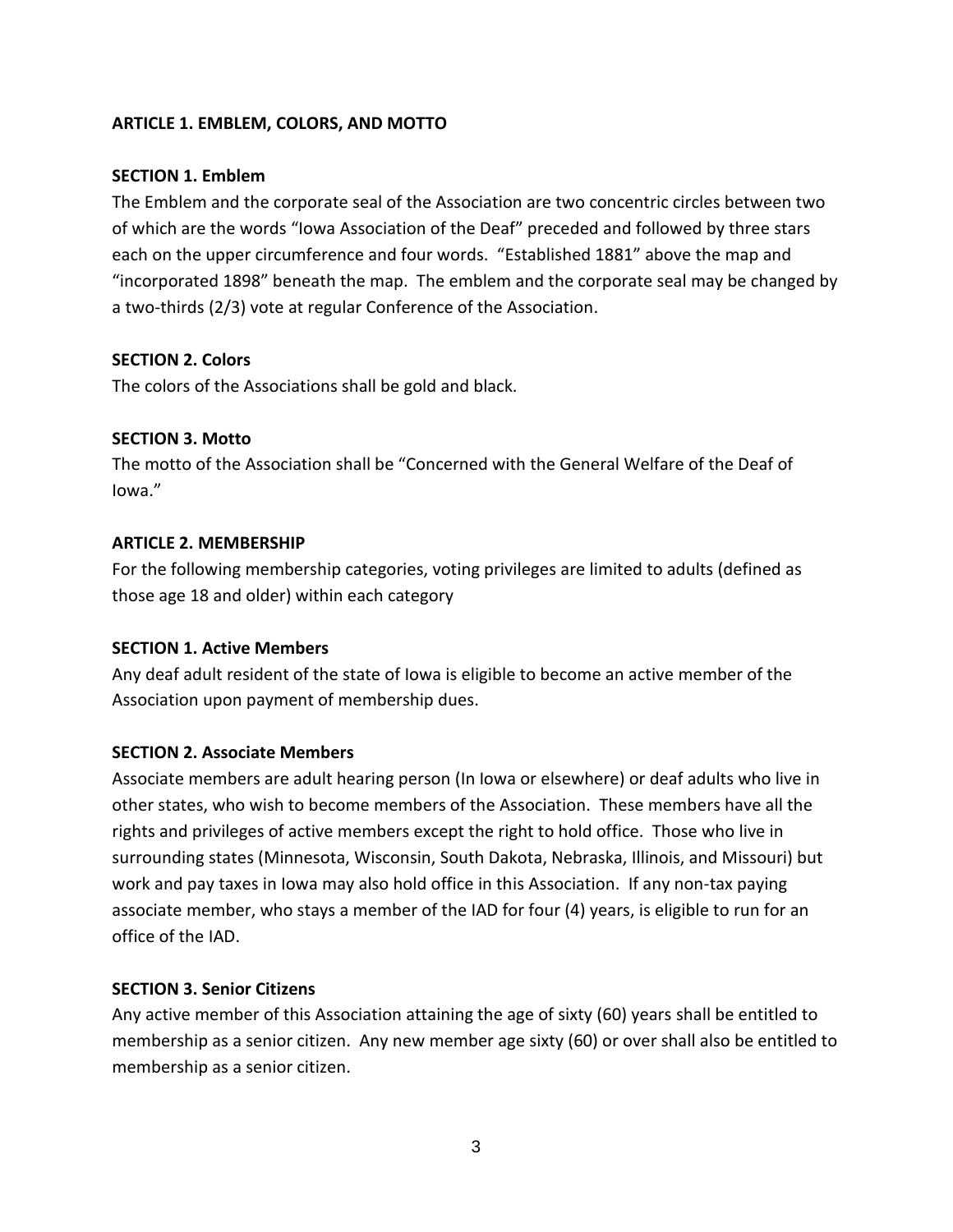#### **SECTION 4. Honorary Members**

Honorary membership is based on recognition of an individual's outstanding service in the interest of the deaf. Honorary membership may be confirmed on such person(s) by a majority vote of the state conference assembly or by the Board of Directors. Honorary members shall enjoy all rights and privileges of an active member save the right to vote in Association proceedings and to hold office.

## **SECTION 5. Student Members**

Deaf students who are full-time students in secondary or postsecondary schools may join the Association at one-half (1/2) dues for active members. In addition, the Board of Directors may vote to bestow two (2) year membership term on deaf students who are graduating from secondary programs.

## **SECTION 6. Lifetime Memberships**

The Association does not currently offer Lifetime memberships. However, there are existing Gold Life Members in the Association. These members are exempt from the payment of membership fees and enjoy all the rights and privileges of active membership. Current and future Boards of Directors shall ensure that such e membership will be honored through the life of the member.

#### **SECTION 7. Terms of Membership**

The term of membership shall be every two (2) years in the month that the member joins.

## **SECTION 8. Eligibility of new membership during the Conference**

New members during the conference shall not run for office of the Board of Director. He/she shall attend at least two (2) IAD Board of Officers' regular meeting before he/she is eligible to run for an office of the IAD Board of officers.

#### **SECTION 9. Membership Dues**

The Board shall determine the cost of membership dues prior to the conference and submit this to the conference body for approval. This amount will remain unchanged between conferences, unless a change is proposed and passed by the Board of Directors and two-thirds (2/3) of the active membership. Such fees and dues shall be placed in the General fund of the association.

All persons attending a conference or special conference of the Association must have paid membership dues at least through the date of said conference. Payment of due shall entitle the members to vote during the conference or other special meetings.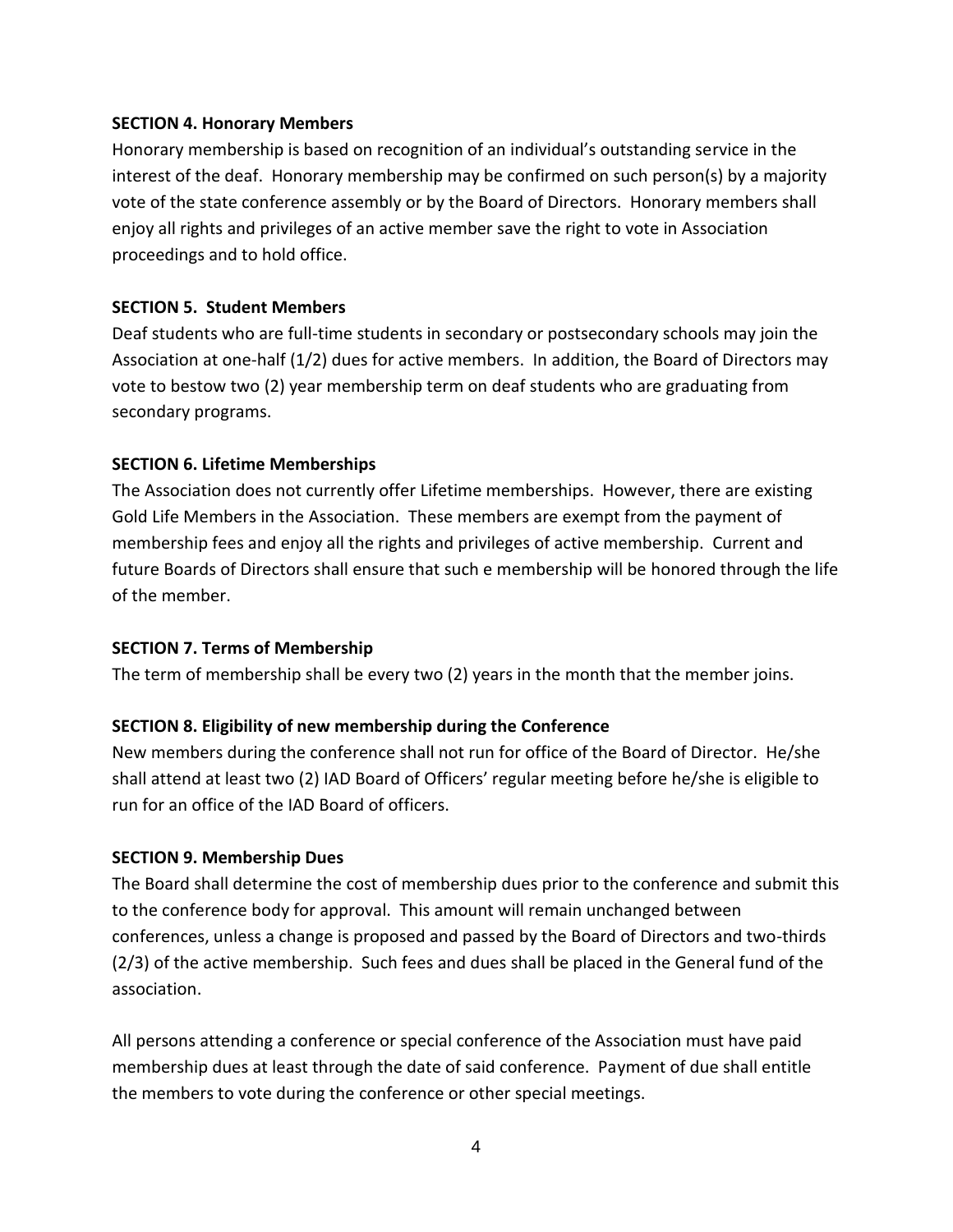## **ARTICLE 3. BOARD OF THE DIRECTORS**

The Board of Directors of the Association shall include the five (5) elected officers: President, Vice President, Secretary, Treasurer, and Representative At Large. In addition to the Board of Directors, the Association shall have Affiliated Organization Representatives, Legislative Liaison Representative, and Education Advocate Representative to assist and advise in Association operations.

## **SECTION 1. Duties of the Board**

The Board of Director shall:

- Be vested with the title of all property of the Associations:
- Have general and complete charge of the affairs of the Association between conferences and shall have the power to use funds of the Association (excluding the Foundation Fund) for carrying out its purposes and promoting the welfare of the deaf in the State of Iowa:
- Authorize special committees:
- Give approval to the appointment by the President of committee chairpersons and members
- Have authority to transact business by mail, email, videophone, or other methods determined by the available technology. Submit the biennial budget of the Association of the conference voting body for their approval:
- Provide for the annual audit of accounts:
- Approve combination ticket prices for the conference upon the recommendation of the Conference Committee:
- Observe Article 8 Conference: and
- Call special meetings and seminars as may be deemed necessary for the purpose of furthering the work of the Association:

## **SECTION 2. Meetings of the Board of Directors**

The Board shall meet at least two (2) times a year. The first meeting shall be within two (2) months after the conference and the last shall be before the next conference. The Board may meet in the conference host city as necessary for the purpose of approving the conference site and arrangements. Other meetings may be held at the call of the President.

Any of the designated meetings may include the chairperson of any standing or special committees, as well as representatives from any related or affiliated organizations such as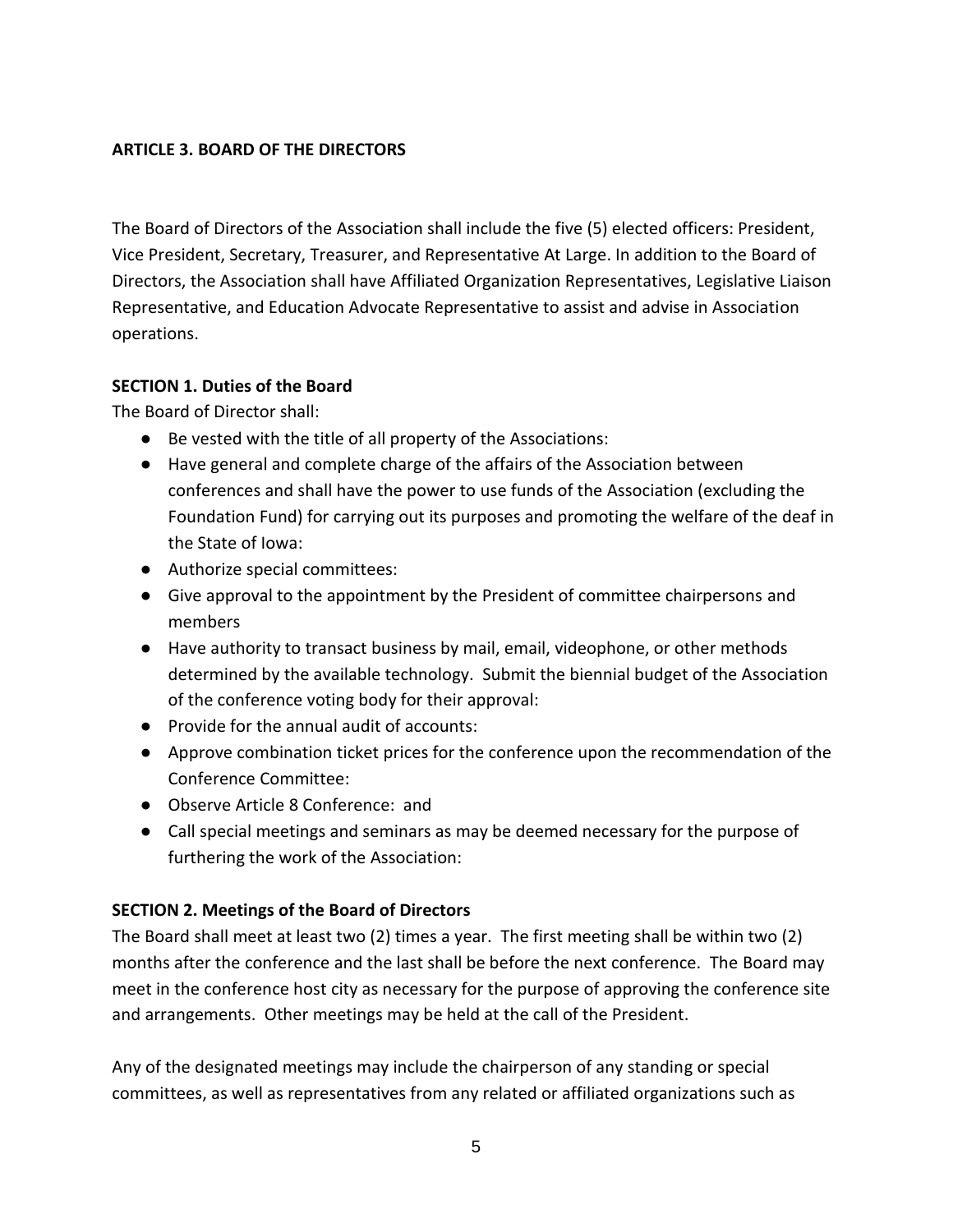(Deaf Services Commission of Iowa). It may include persons for advisory purposes as seen fit by the Board. Meetings shall be open to the interested public. Any observers may have a voice in such meetings, but shall have no voting privileges.

## **SECTION 3. Order of Business**

The order of business for the Board of Directors shall be conducted under Rober's Rule or Order or other parliamentary procedures adopted by unanimous vote of the Board members in attendance.

## **SECTION 4. Vote by Mail, Email, or other Methods**

The business of the Board of Director may be transacted by mail, email, videophone, or other methods determined by the available technology. When such votes of the Board is deemed necessary by the President, it is required that all Board members respond to the voting ballot sent out.

## **SECTION 5. Officers Defined**

The officers of this Association shall consist of a President, a Vice-President, a Secretary, a Treasurer, a Representative-at-Large, Legislative Liaison, Education Advocate, and on representative from each Chapter or affiliated organization. They shall constitute the Board of Directors of which the President shall be Chairperson. The outgoing President may remain on the Board of Directors to provide guidance to the incoming Board for two (2) years without voting privileges.

## **SECTION 6. Duties of Officers**

## **Subsection A: President**

It shall be the duty of the President:

- To reside at all meetings of the Association:
- To enforce order:
- To decide questions in dispute on any issues during the Conference, subjected to appeal to body by two-thirds (2/3) vote
- To break a tie vote during regular Board of Director meetings;
- To act as chairperson of the Board of Directors;
- To form special committees and to make appointments to fill vacancies on all committees unless otherwise directed in the Constitution and Bylaws;
- To perform all duties usual to this office; and
- To serve as an ex-officio member of all committees except the nominating committee.

## **Subsection B: Vice President**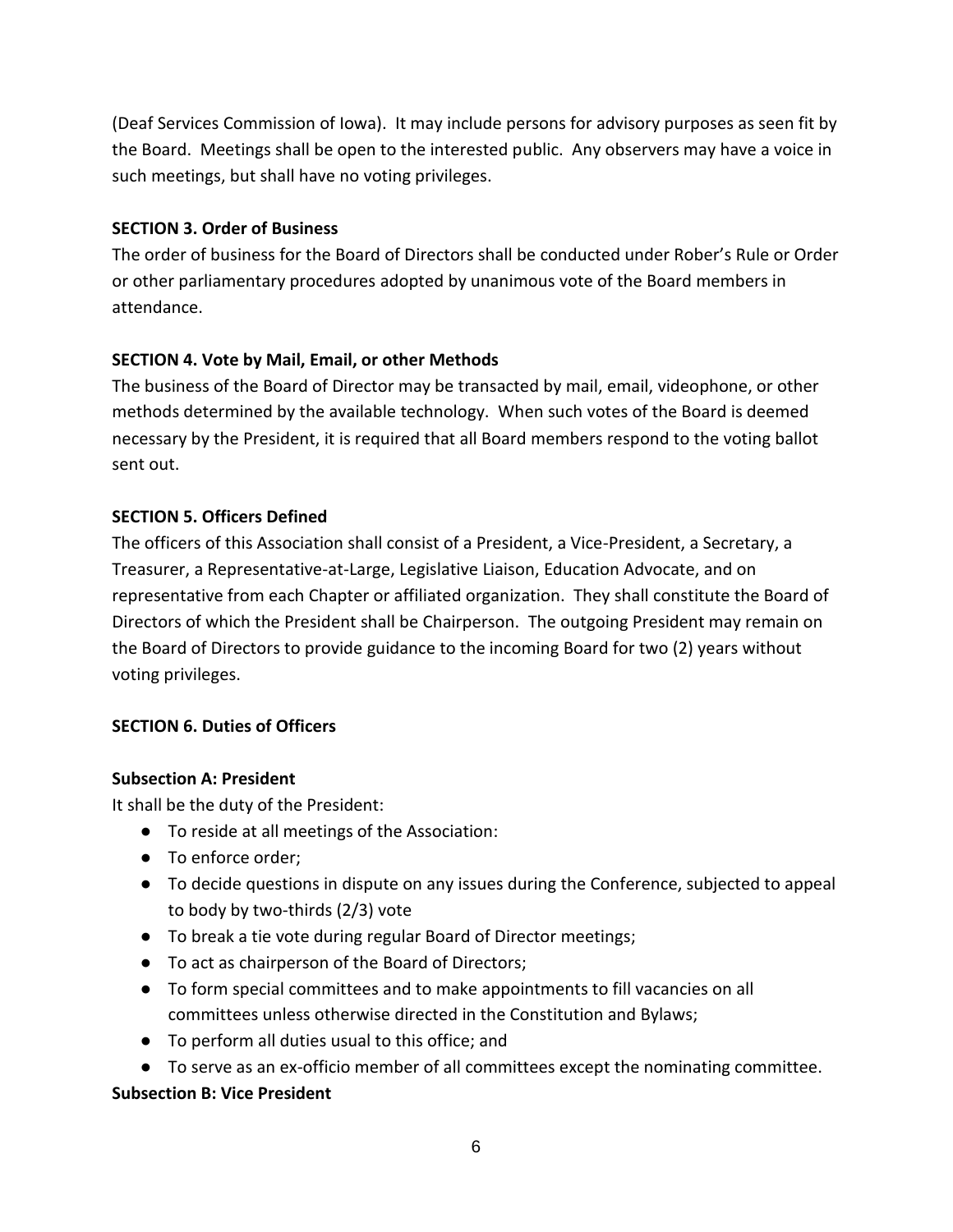It shall be the duty of the Vice President:

- To act as Chairperson of the Law Committees;
- To perform the duties of the President at his/her request, or whenever that officer is absent or unable to act:
- To assume responsibilities as publicity director; and
- To keep IAD members and the general public informed of the Association's activities.

## **Subsection C: Secretary**

It shall be the duty of the secretary:

- To record correctly the proceedings of all meetings of the conference to be completed and mailed to the members within ninety (90) days after the conference;
- To record correctly the proceedings of all meetings of the Board of Directors;
- To have full responsibility of all papers and books pertaining the Association except those belonging to the Treasurer; and
- to surrender to his/her successor all such stated above and other property of the Association, which he/she holds within ninety (90) days after the election of his/her successor

## **Subsection D: Treasurer**

It shall be the duty of the Treasurer:

- to receive all monies or dues belonging to the Association General Fund;
- to keep an accurate account of all receipts and expenditures;
- to submit a financial report to the conference body at each conference and to the Board of Directors whenever call upon;
- To chair the Budget Committee, to appoint three (3) committee members, and to submit the recommended biennial budget to the Board of Directors;
- To compile the financial reports of all other committees from July 1 to June 30 annually;
- To honor only such expenditures as have been duly verified and approved by the President upon the order of the Board of DIrectors;
- To post a bond approved by the Board of Directors immediately after his/her election to the office; and
- to surrender to his/her successor as soon as possible, but in no case longer than sixty (60) days, after adjournment of the Conference, all monies and books in his/her possession belonging to the Association

## **Subsection E: Representative-at-Large**

It shall be the duty of Representative-at-Large

- to represent the interests of those members who do not belong to an affiliate or club;
- to assist in the auditing of all funds of the Association annually as defined in Article 6, Section 4;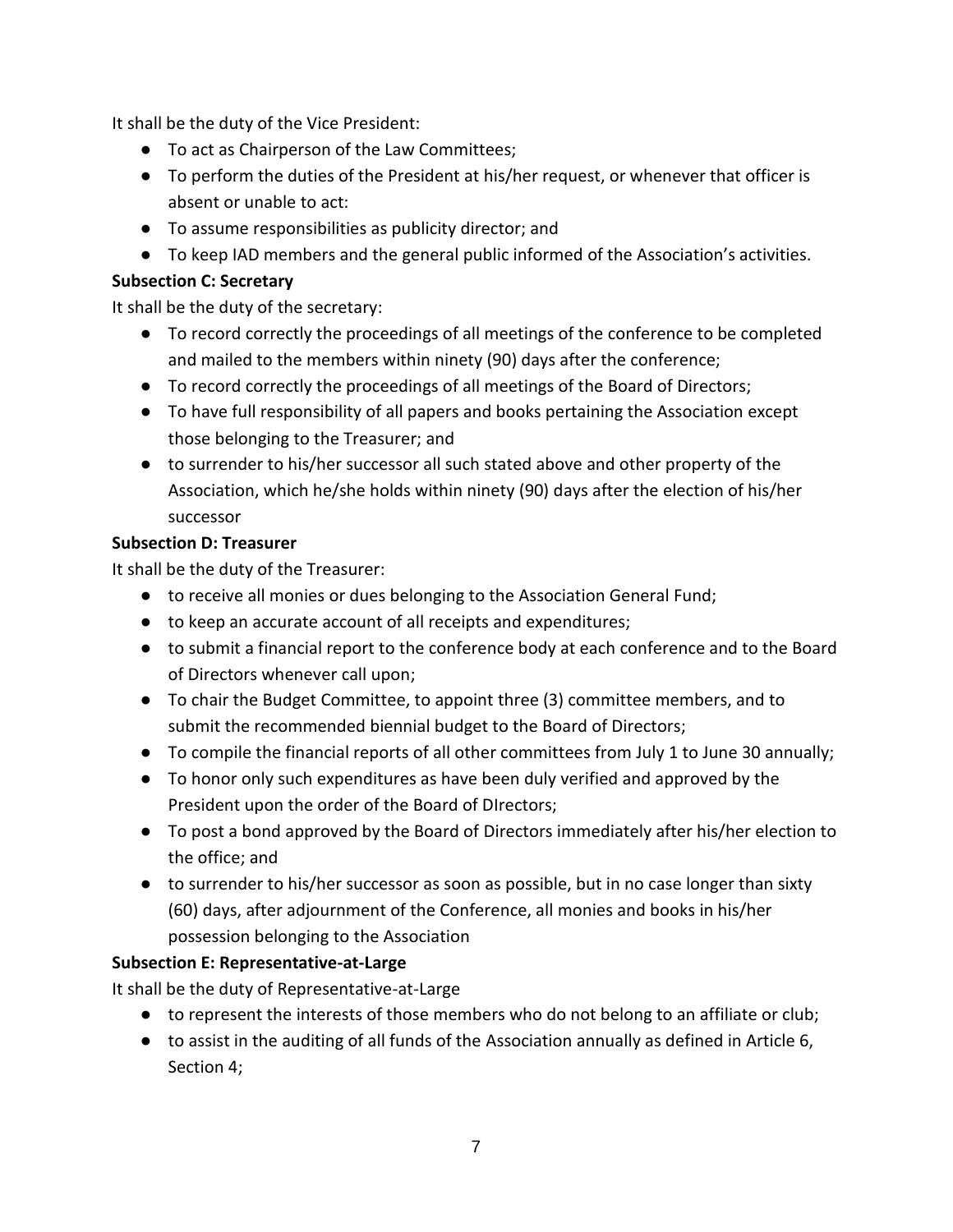- to appoint two (2) other auditors with board approval (can be voted on by mail or email);
- To represent the Association at meetings of coalitions and organization of which the Association is a member (as requested);
- to attempt and make contact with his or her constituency at least once per term (when provided with registered members' names who are not also members of an established affiliate or club: and
- to publicize his or her role where appropriate;so as to increase public knowledge and understanding of the Representative-at-Large

## **Subsection F: Affiliated Organization Representatives**

It shall be the duty of the Representatives:

- To participate in special committees and to coordinate projects as requested by the Presidents;
- to represent the Association at the meeting of coalition organizations of which the Association is a member; and
- to represent their constituency (club members) to the Association and represent the Association to their constituency.

## **Subsection G: Legislative Liaison Representative**

It shall be the duty of the Legislative Liaison Representative:

- To participate in special committees and to coordinate projects as requested by the Presidents;
- To represent the Association at the meeting of coalition organizations of which the Association is a member; and
- To communicate and participate in discussions between the Association and State of Iowa legislators and other associated governmental officials

## **Subsection H: Education Advocate Representative**

It shall be the duty of the Education Advocate Representative:

- To participate in special committees and to coordinate projects as requested by the Presidents;
- to represent the Association at the meeting of coalition organizations of which the Association is a member
- Remain current with the regulations that affect Deaf, hard of hearing and DeafBlind children in an educational setting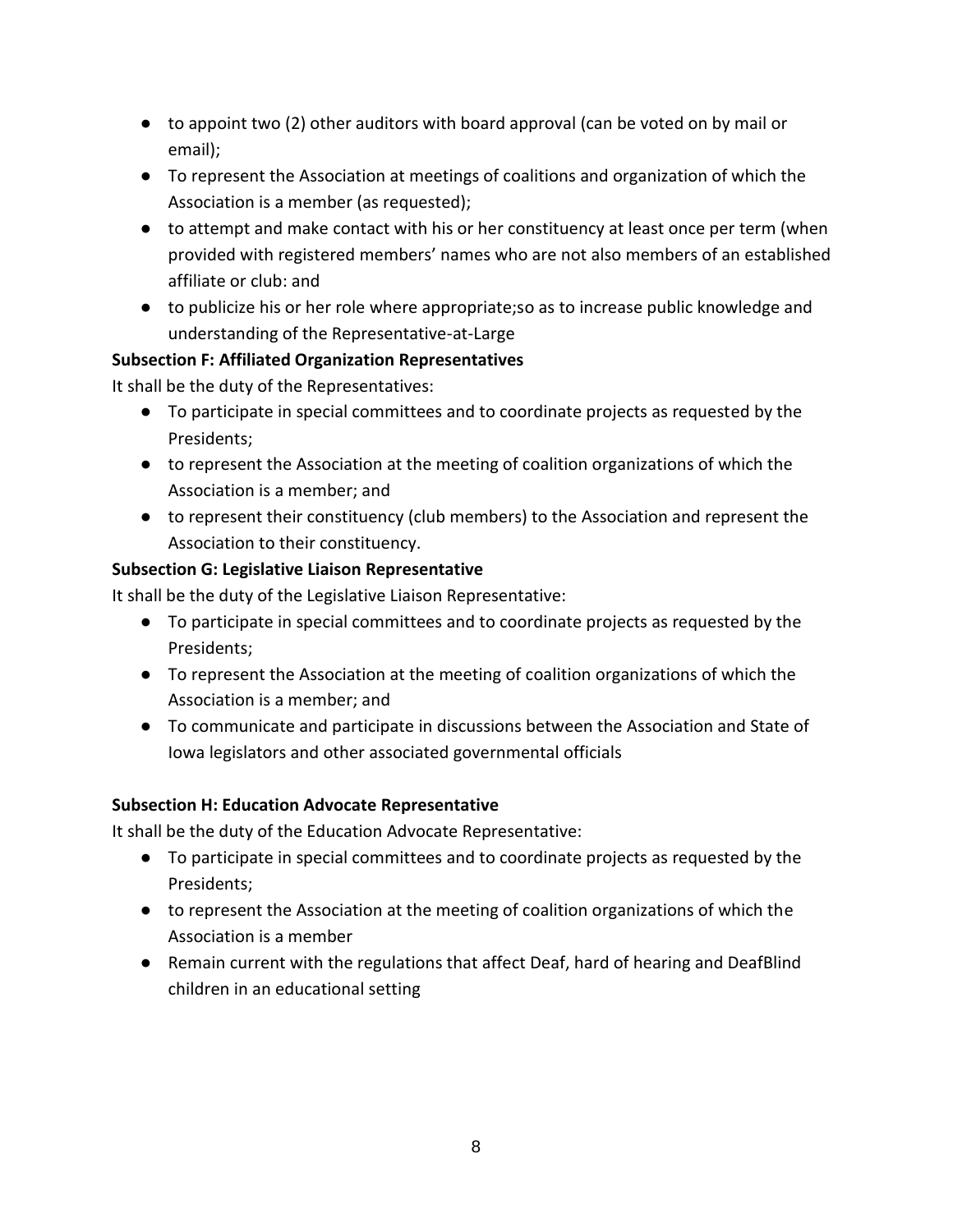## **Section 7. Elections of Officers and Eligibility**

Elections for the President, Vice-President, Secretary, Treasurer, Repshall be held during the final business session of the Association's Conference. They Shall be elected by secret ballot and assume the duties of their respective offices after the adjournment of the final business session.

Each chapter or affiliated organization will select a representative for their organization prior to the first Board meeting following the Conference. Organization may choose their own methods for selection and may choose to appoint a Representative prior to the Conference. This Representative, however, will serve as outlined below.

The Board of Directors will appoint Legislative Liaison and Education Advocate representatives with recommendations from IAD active members prior to the first Board meeting following the Conference.

All elected officers shall hold their office for a term of two (2) years or until their successors are duly elected

All officers of the Association shall be members before assuming office. Not more than one individual from each immediate family (or those who live under one roof) may hold office on the Board of Directors. This includes Representatives from affiliated organization, legislative liaison representative and education advocate representative.

## **Section 8. Oath of Office**

the following Oath of Office shall be made upon installation of Officers at the Conference of the Association and shall be administered by the ranking outgoing member of the preceding administration, or if all officers are incumbents, the Chairperson of the Nominating Committee: "I promise to fulfill the duties of the office to which I have been elected, to the best of my ability, so help me God." This oath of office shall also be administered by an existing Board member to all incoming affiliated or Chapter representatives at the first Board of Directors meeting they attend following their election.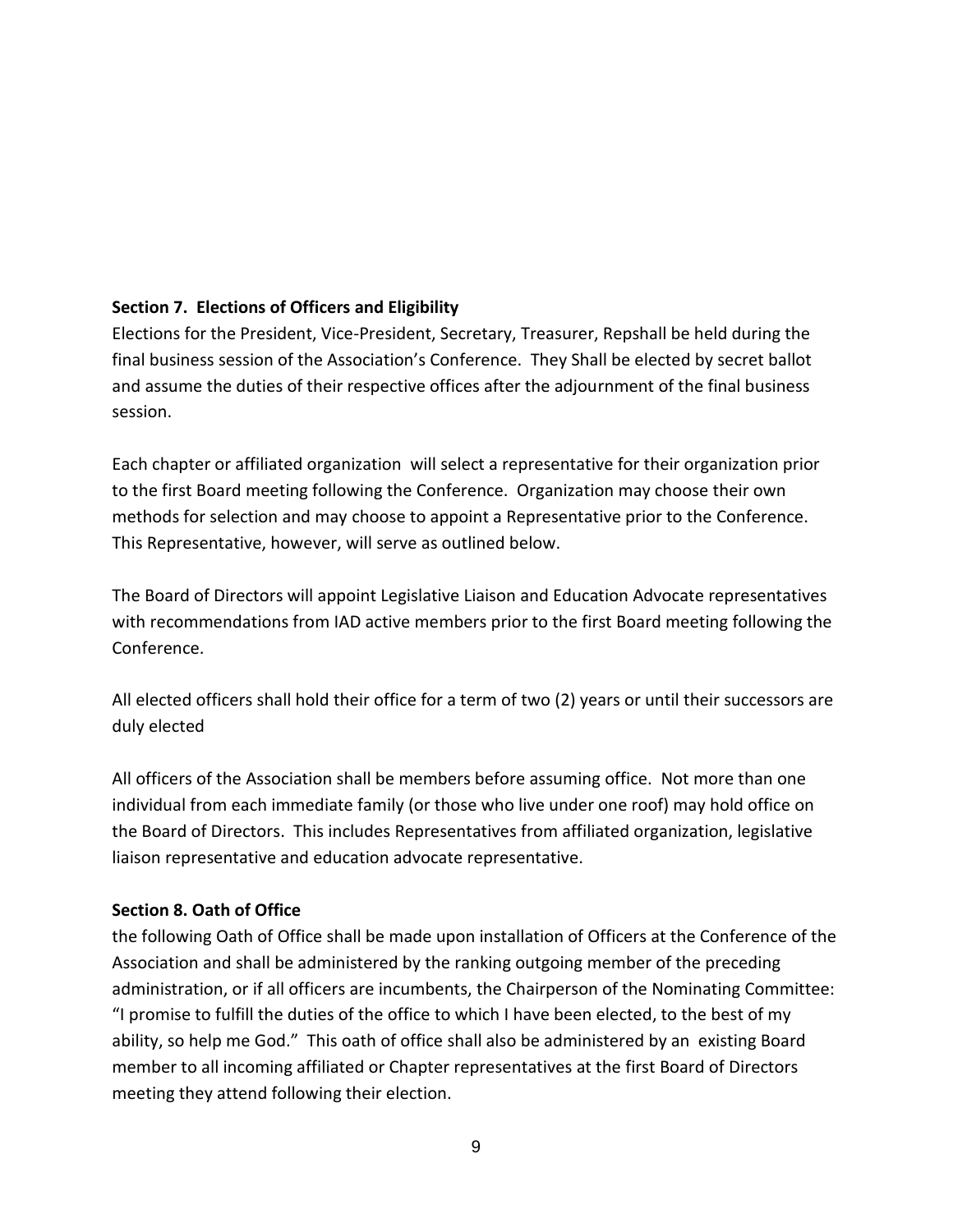## **Section 9. Gratuities and Reimbursements**

The gratuities of the officers, to be determined by the conference body, shall be payable at the adjournment of each conference

The Board of Directors shall be reimbursed for their expenses while performing their usual duties as follows: mileage, lodging, attendance fees, meals, loss of wages (provided the meeting falls during the five-day work week), and any other expenses incurred that are approved by the President and Treasurer. Loss of wages shall not be reimbursed during a conference.

The association will be responsible for the expenses of the President, Vice-President, Secretary, Treasurer and the Representative-at-Large. chapters and affiliated organization will be responsible for the expenses of their representative.

## **Section 10. Vacancies or Resignations**

## **Subsection A: President**

In the event of a vacancy or resignation in the office of the president, the vice-president shall immediately be asked to assume the President's position. Should the Vice-President decline, he or she will assume acting Presidential duties and an immediate notice shall go out to all registered members of the Association (within fifteen (15) days of the vacancy) stating a Special Conference, by mail, or by email at the discretion of the Board of Directors. Once a President has been elected, the Vice-President shall resume his or her former duties.

## **Subsection B: Vice-President, Secretary, Treasurer, or Representative-at-Large**

A vacancy or resignation in the Vice-President, Secretary, Treasurer, or the Representative-at-Large shall be filed within ninety (90) days by note of the Board of Directors. The President or Secretary will inform the Board of Directors within five (5) days of the resignation or vacancy; The Board member will have twenty (20) days to gather and submit nominations to the President. The vote to fill the vacancy will take place either at a regularly scheduled Board meeting (if within thirty (30)-day time period) or by mail or email vote.

This provision shall be enforced only between conference times and not during conference time.

In the event of a vacancy or should resignation occur during conference time, such vacancy or resignation shall be temporarily filled by a vote of the conference body until election of new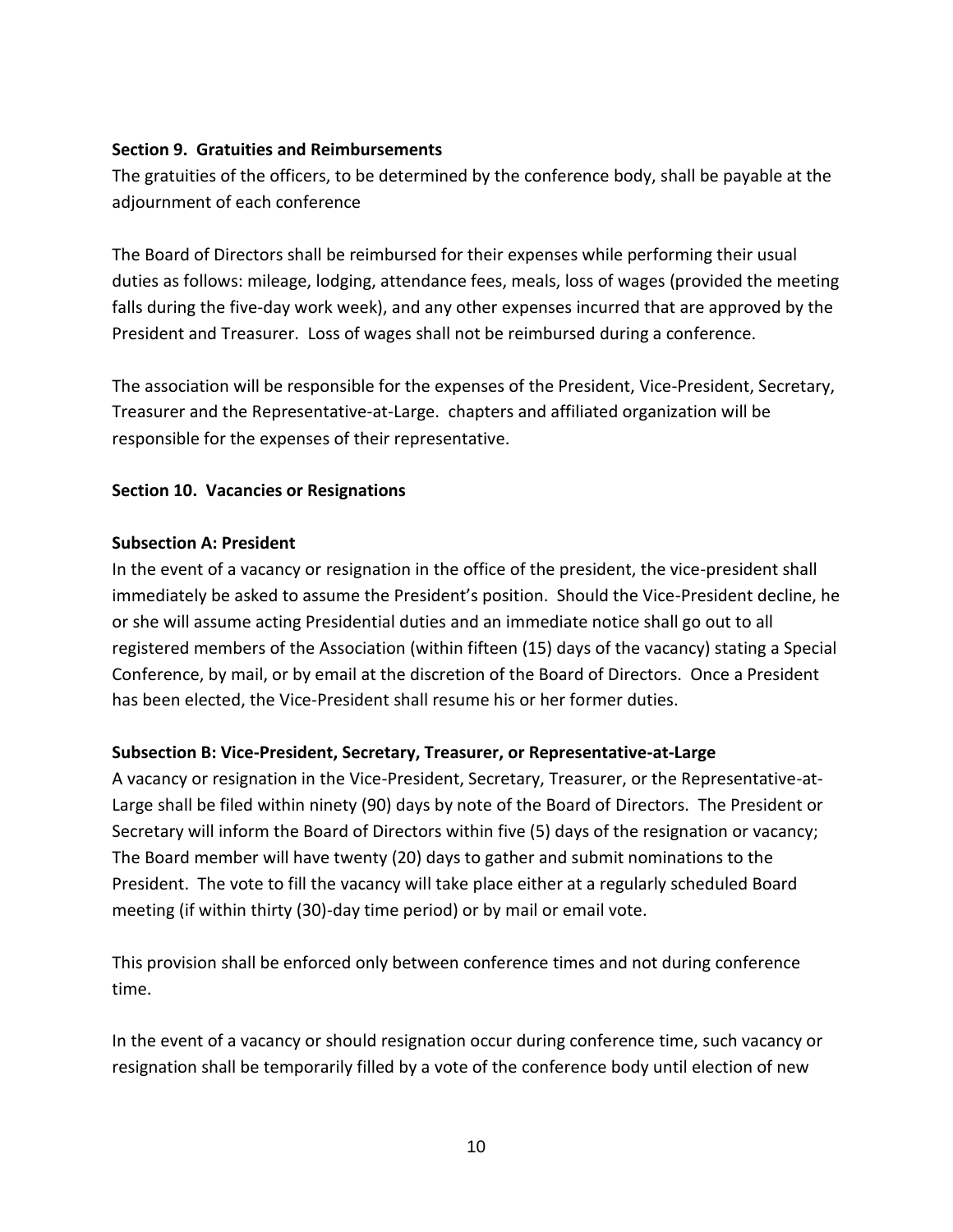officers for the following two (2) years is completed after final business session of the conference.

#### **Subsection C: Representative**

If a representative resigns or is unable to continue as a representative, the chapter or affiliated organization shall be responsible to elect a new representatives and inform the Board in writing (via mail or email) about the change in representation. The new representative will assume the responsibilities of the previous representative.

#### **Subsection D: Legislative Liaison Representative and Education Advocate Representative**

If a representative resigns or is unable to continue as a representative shall be responsible to shall be filed within ninety (90) days by note of the Board of Directors. The President or Secretary will inform the Board of Directors within five (5) days of the resignation or vacancy; The Board member will have twenty (20) days to gather and submit nominations to the President. The vote to fill the vacancy will take place either at a regularly scheduled Board meeting (if within thirty (30)-day time period) or by mail or email vote.

#### **Section 11. Removal from Office**

Elected Board members may be removed after due process hearing for failure to carry out their duties or for actions that are contrary to IAD bylaws or policy by a vote of two-thirds (⅔) vote of the Board of Directors present.

#### **Section 12: Policy Manual**

The Board of Directors shall be responsible to maintain a Policy Manual which shall contain all formal procedures followed by the Association, including a list of fees for all Association activities and affiliations , as well as fiscal policies.

This Policy Manual shall be available in print or on the website for the member to review. Revisions to the Policy Manual shall require a two-thirds (⅔) majority of the Board. Members may propose an amendment to the Policy Manual at any time to be voted on by the Board.

#### **ARTICLE 4: COMMITTEES**

#### **Section 1. Committees Classified**

There shall be two (2) classes of committees:

a. Standing committees (capitalization)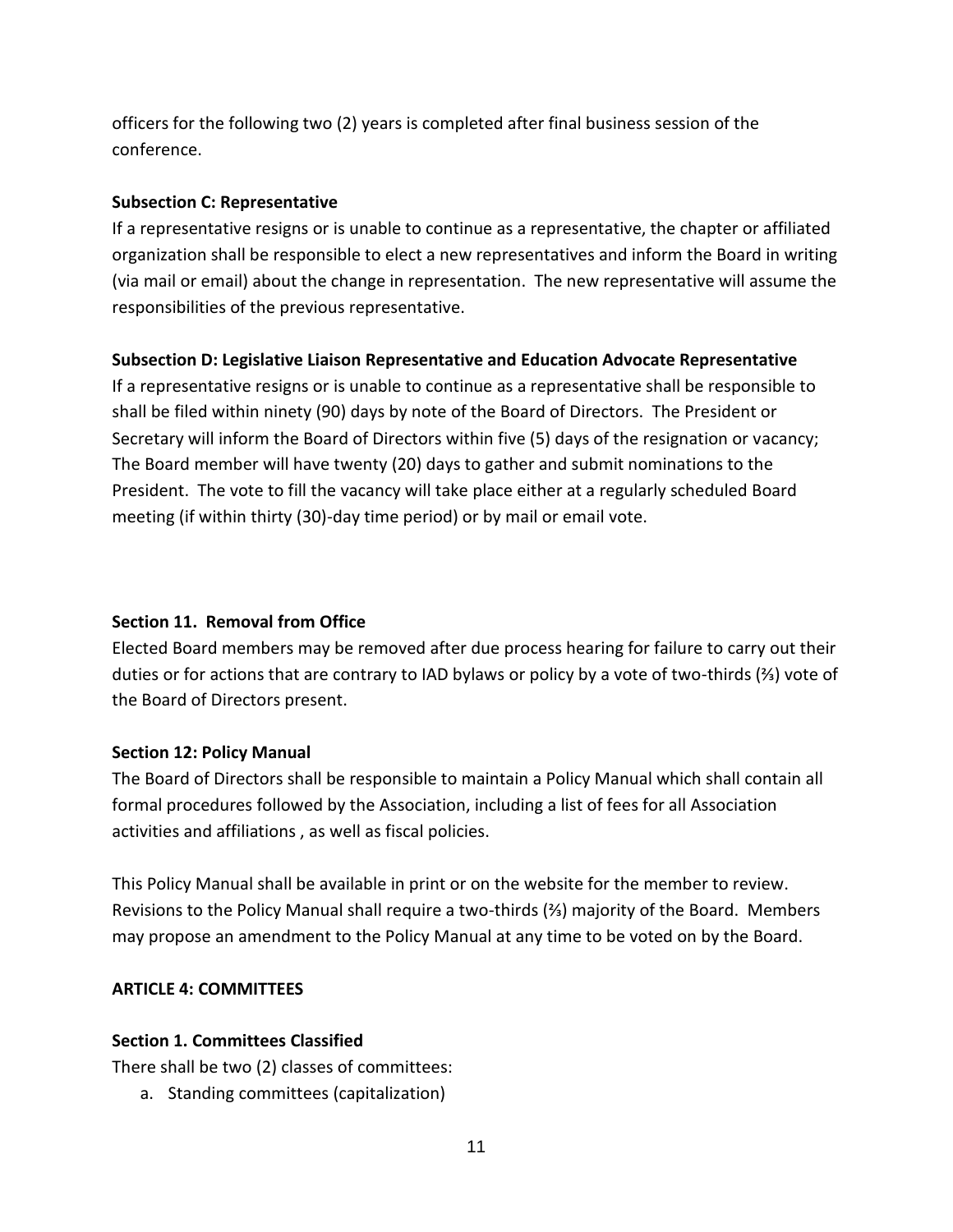b. Special Committees (capitalization)

## **Section 2. Standing Committees**

All members of the standing committees must be a member of this Association

## **Subsection A: Nominations**

- Purpose: To find candidates for each office before conference
- Number of members: three (3)
- Chairperson: selected by the President prior to conference

## **Subsection B: Resolutions**

- Purpose: To recognize individuals or organizations for their work and express the appreciation of the Association during the final session of the Conference and to support recommendations from the conference
- Number of Members: three (3)
- Chairperson: Selected by the President prior to Conference

## **Subsection C: Necrology**

- Purpose: To record and recognize all deaf individuals and hearing individuals who work with deaf in Iowa who have died during the past two (2) years
- Number of members: three (3)
- Chairperson: Selected by the President after conference

## **Subsection D: IAD Archives**

- Purpose: To find, record and store historical information and material related to IAD
- Number of members: three (3)
- Chairperson: Selected by the President after conference

## **Subsection E: Awards**

- Purpose: To pick candidate or receive nominations for candidates for IAD awards and recognition
- Number of Members: Three (3)
- Chairperson: Selected by the President after conference

## **Subsection F: Ways and Means**

- Purpose: To find solutions for raising additional funds or improving financial management for IAd
- Number of Members: Five (5)
- Chairperson: Selected by the President after conference

## **Subsection G: Law**

- Purpose: To receive and review Bylaw recommendations for Bylaw revisions.
- Number of Members: Four (4) appointed by the Vice-President with Board approval
- Chairperson: Vice-President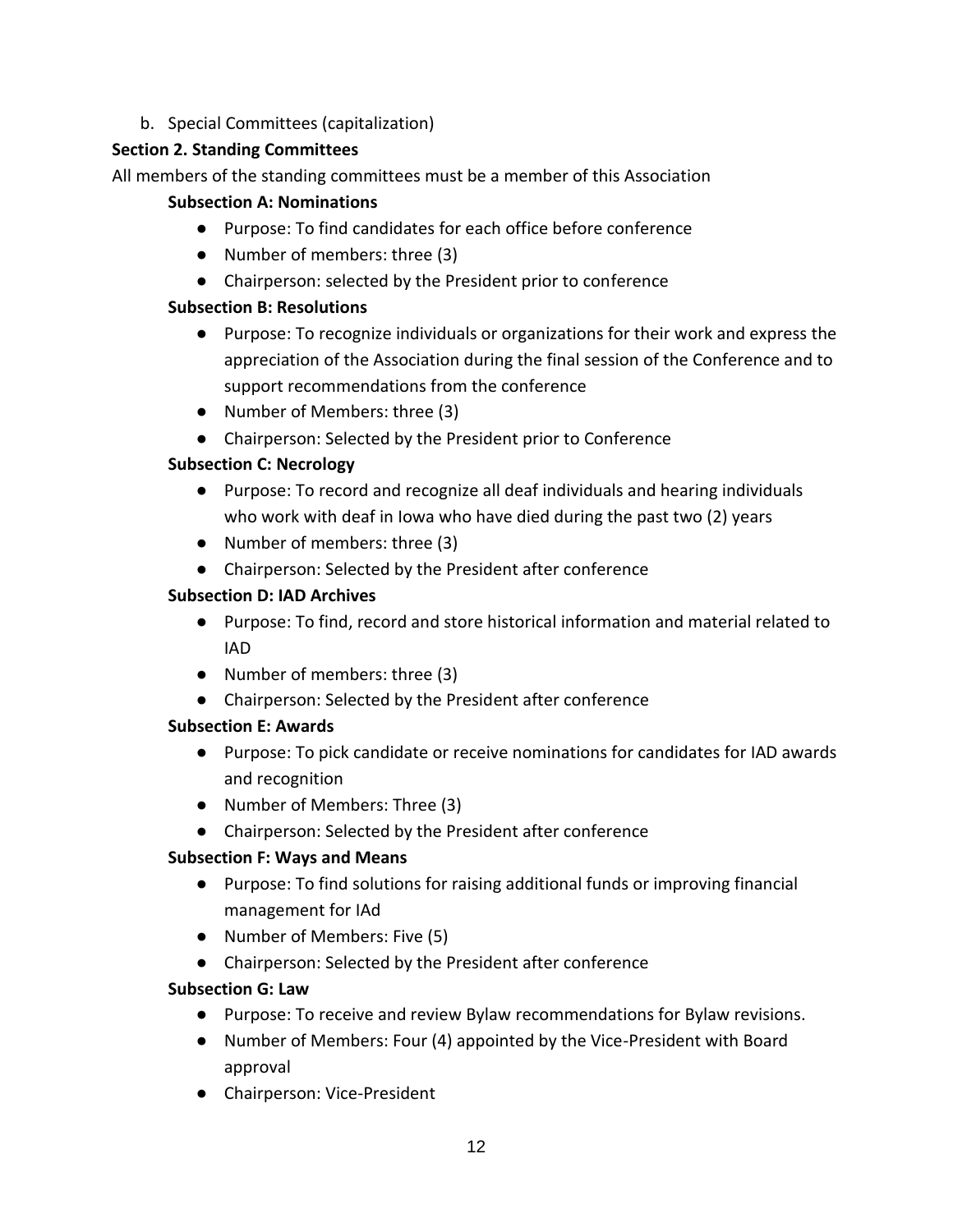● The member selected by Vice-President shall serve for two (2) years. It will be effective after the IAD Conference.

## **Subsection H: Budget**

- Purpose: To assist the Treasurer in developing the budget and monitoring how well the Association follows the approved budget
- Number of Members: Four (4) active members, appointed by the Treasurer with Board approval
- Chairperson: Treasurer

## **Subsection I: Conference**

- Purpose: To make preparations for the following conference and to raise funds for the Conference as described elsewhere in these Bylaws.
- Number of Members: To be determined by the conference committee. They must all be members of the Associations
- Officers: The officers of the Conference Committee shall be elected by a majority vote of the Conference Committee members
- The Conference Committee of the host city shall work under the jurisdiction of the Board of Directors of the Association.

## **Subsection J: Deaf Awareness**

- Purpose: The Deaf Awareness Committee was established in the 1980's to increase public awareness of the needs of various groups such as Deaf, Deaf-Blind, Hard of Hearing, Parents of Deaf Children and Hearing Children of Deaf Adults. The Committee is one of the Association's primary means of promoting this awareness within the State of Iowa.
- Number of members. The Chairperson shall appoint his/her own committee and project leaders
- The executive committee shall be responsible for overall policy and direction of the committee.
- Chairperson: the committee members shall elect their own Chair and inform the Board of their choice.

**Subsection K: Scholarship** (a new section if approved by the IAD Conference body. )

- Purpose: To receive, receive and screen applicants for IAD Scholarship Award
- To award to deserving scholarship recipients
- Number of Members: three (3)
- Chairperson: Selected by the President after the Conference

## **Section 3. Special Committees**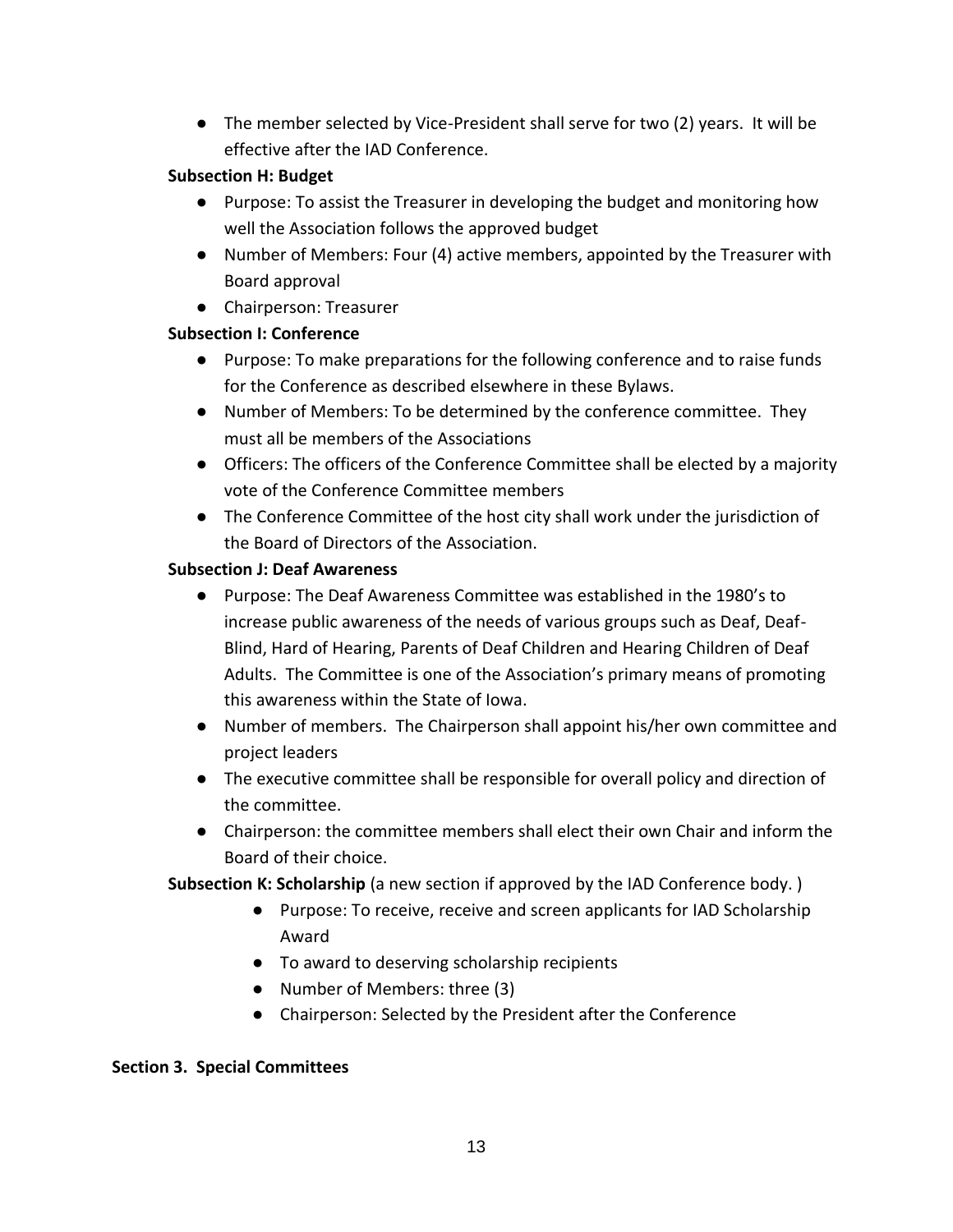Special Committees may be appointed by the president, the conference body, and/or the Board of Directors as deemed necessary, including committees for special projects and study Special committees shall serve till he/she work assigned has been completed and shall then be automatically dissolved

#### **Article 5. FINANCES AND FUNDS**

The treasurer shall make a list of financial houses where Association funds reside and their address available to members upon request

#### **Section 1. General Fund**

The current expenditures of this Association shall not at any time exceed the regular income for each fiscal year. The income shall be used to defray all expenses that may be authorized by the Board of Directors. Income for the General fund (as stated in Section 4) and any other income incurred from other sources such as general purpose fundraising. Money raised with a specific purpose will be deposited in the appropriate fund; if there is not a specific fund in place for the money, it shall be deposited in the General Fund with a note in the records explaining the purpose of said funds. The approval of bills for payment shall be the responsibility of the Board of Directors.

#### **Section 2. Foundation Fund**

The Association shall maintain a fund known as the Foundation Fund for the purpose of creating an endowment. The purpose of this shall be to benefit the deaf in Iowa in such a way as may be determined by this Association. The source of this fund shall be donations, voluntary contributions and such other sources as the Association or the Board of Directors may from time to time devise. The Board of Directors of this Association shall have the power to use the interest from this fund for such purposes as they may consider tending to the general welfare of the deaf in Iowa, but they shall not dispose of the principal or any part thereof unless approved by a three-fourths (¾) vote of the active members of this Association in conference assembled. One suggested usage of the interest from the Foundation Fund is to add it to the principal of the Scholarship Fund. After a period of two (2) years following the adoption of these regulations, such interest as is not used by the Board of Directors shall be asked to the principal of the fund. (Note: This block was adopted in 1919 and amended in 1964).

#### **Section 3: Scholarship Fund**

The Scholarship Fund shall be under the jurisdiction of the Board of Directors. The purpose of the Scholarship Fund shall be to aid qualified deaf or hard of hearing person who are part-time or full-time students attending any post-secondary program who are seeking financial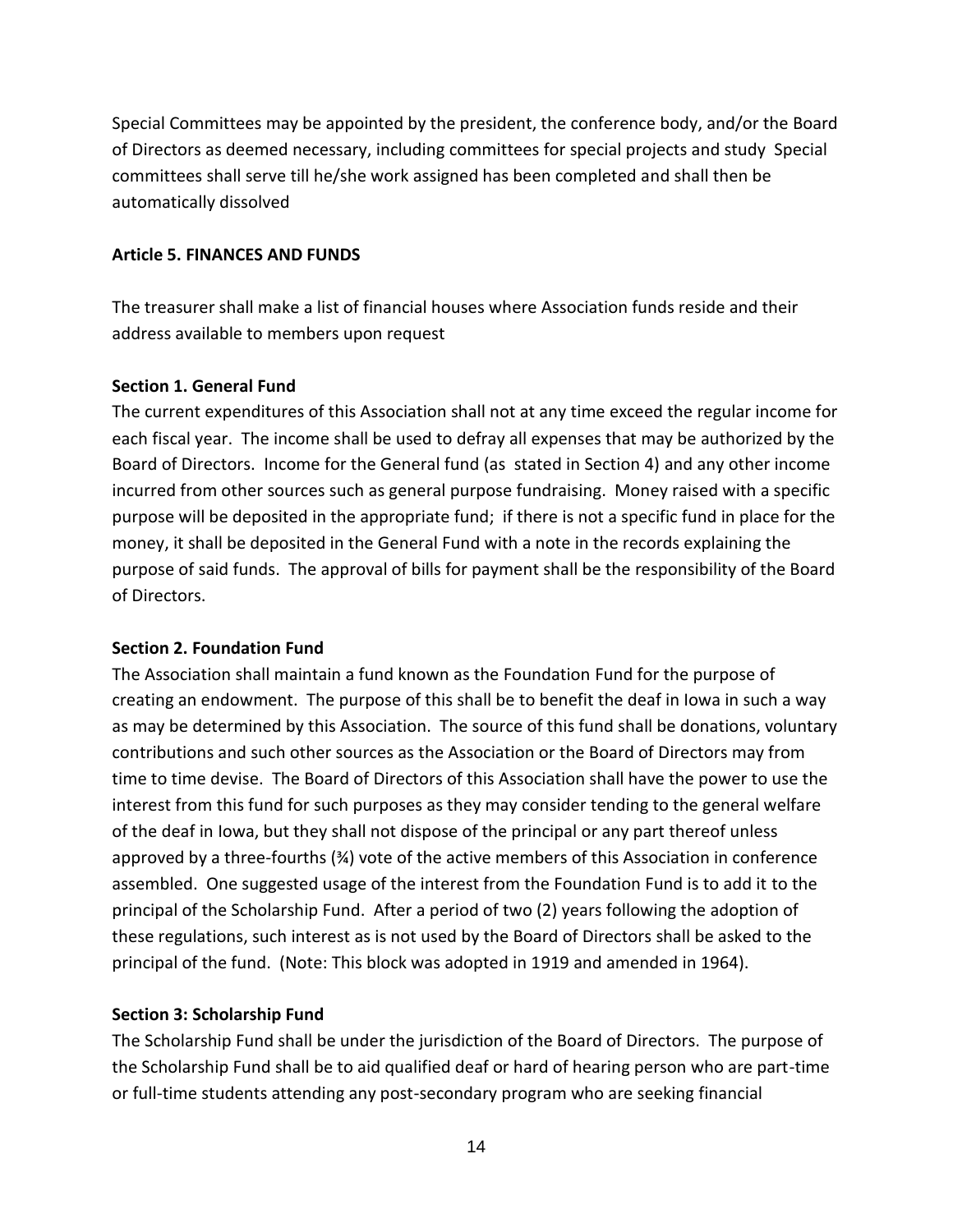assistance to complete their education. Only the interest on the Scholarship Fund may be used to fund scholarships; thus, the total amount available for scholarships will vary from year to year depending on the interest earned. This Scholarship Fund can be divided into several sums for several students or the total amount be given to one student or none at all, as Foundation Fund or as otherwise directed by the Board of Directors

#### **Section 4: Conference Fund**

The Conference Fund shall be the net income after all disbursements. The Conference Committee shall receive 15% up to \$500.00 net profit or 40% exceeding %500.00 net profit. The Association shall receive the balance. Of the Association's share, 30% will be deposited in the Foundation Fund, 10% IAD Headquarter and the remainder will be deposited in the General Fund. The financial report of the Conference Committee shall be filed with the Board of Directors within sixty (60) days after the adjournment of the conference. The report shall be available to members through the website or in print if requested.

#### **Section 5. Special Funds**

The Board of Directors may create special funds for such purposes as it deems necessary. The Treasurer shall administer said funds so created and shall enter into agreements establishing policies, rules, and regulations governing the administration of said special funds. Upon determination by the Board of Directors that the need for such special funds no longer exists, the Board may authorize the dissolution of such special funds. In doing so, the Board must specify as to the disposition of the remaining monies in such funds.

#### **Section 5: Fiscal Year**

The fiscal year of this Association shall be from July 1 to June 30

#### **ARTICLE 6. PUBLICATION**

#### **Section 1. Name**

The Association shall issue an official publication. The Sign Language Newsletter, concerning the affairs of the Association and containing articles of interest of the deaf.

#### **Section 2. Editor and Business Manager**

The Editor and the Business Manager of the Sign Language Newsletter shall be appointed by the Board of Directors and shall serve at the pleasure of the Board. The Editor and the business manager may receive a gratuity for their services.

#### **ARTICLE 7. CONFERENCE**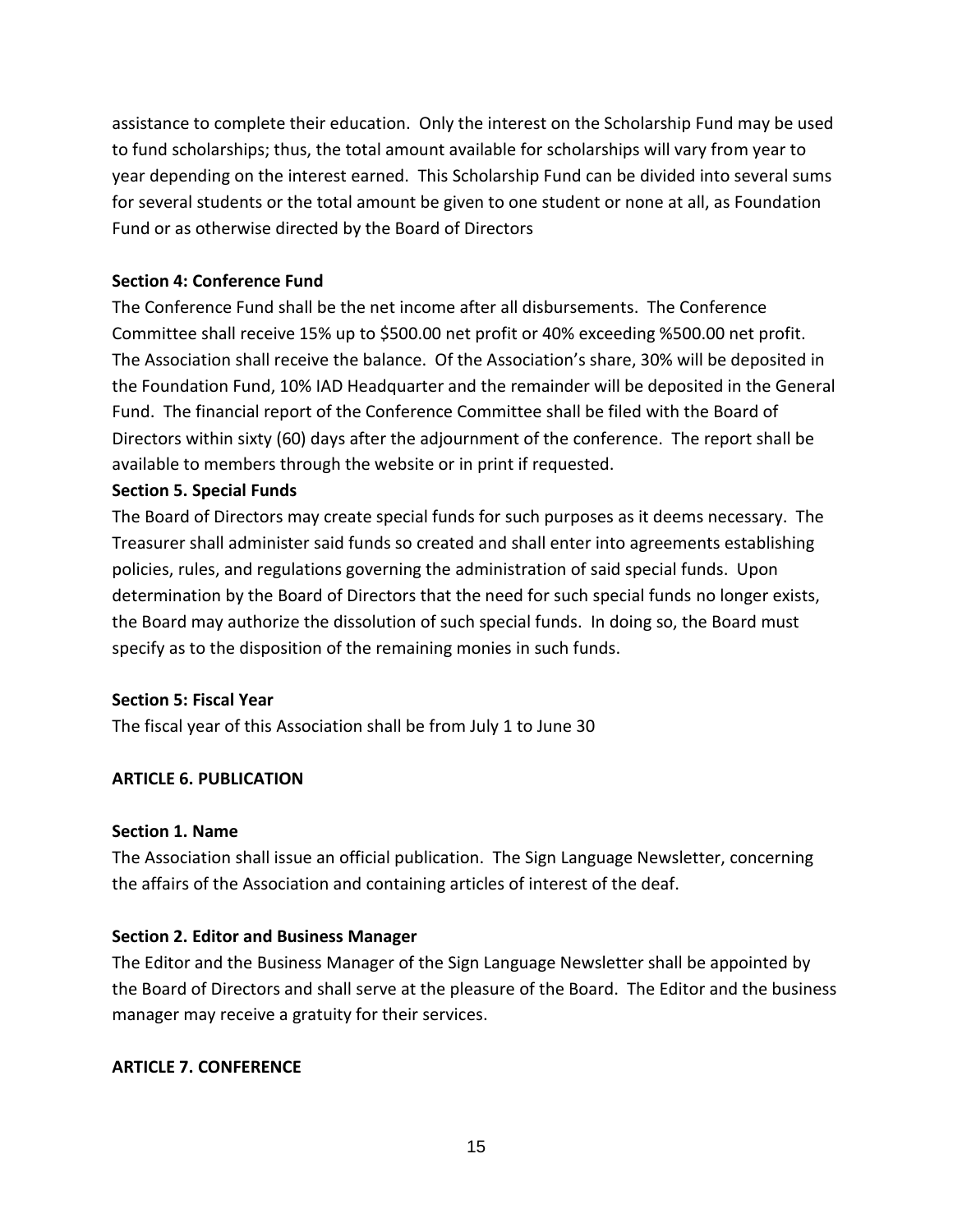#### **Section 1. Time, Place, and Purpose**

This Association shall meet during odd-numbered years. Clubs and affiliates may bid to host the next Conference, (Capitalization) and shall provide information as to the proposed location. The Board of Directors shall have the power to postpone the Conference when a postponement is deemed necessary be called to elect board members, establish continuity for the Association's programs, and transact any other business

#### **Section 2. Site of Conference**

This association, in conference assembled, shall elect not more than one conference host at any assembled conference. The Board of Directors has authority to ask one of the clubs to host a conference, and shall have the power to change the site of a conference when a change is deemed necessary. Should there be no other host; the Board of Directors shall host the conference

#### **Section 3. Call to Conference**

The President shall issue an official call to the State Conference at least three (3) months in advance.

#### **Section 4. Registration Fees**

A registration fee as fixed by the Board of Directors shall be paid by each person attending a conference of this Association. Such fees shall be placed in the Conference Fund.

#### **Section 5. Exhibition Fees**

Any Exhibitors at the conference, who display their services or sales, shall pay exhibition fees and/or registration fees, as determined by the Conference Committee. These fees shall be placed in the Conference Fund.

#### **Section 6. Quorum**

In order that business can be legally transacted, the quorum for a Conference shall be twentyfive (25) active members of the Association

#### **Section 7. Voting Body**

The voting body of the Conference shall be all members age eighteen (18) and over who have the privilege of the vote. No members shall be entitled to more than one (1) vote.

#### **Section 8. Procedure**

The month and date of each conference shall be determined and announced by the Board of Director six (6) months in advance of said conference. This official program of this Association's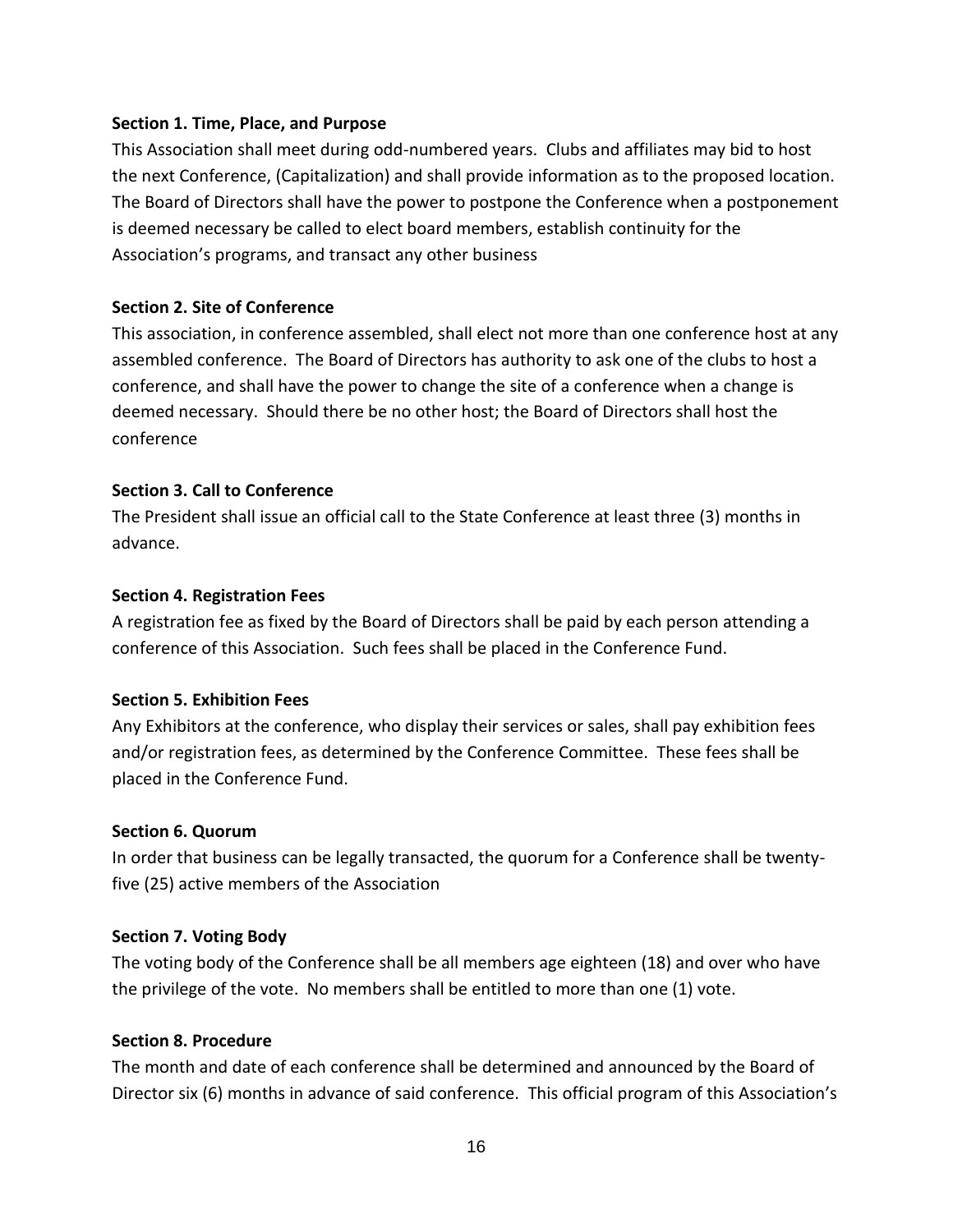conference as determined by the Board of Directors, shall be announced at least two (2) months in advance of each conference.

The order of business of the Conference shall be that of the official agenda prepared by the Board of Directors. The order of business shall be conducted under Rober's Rules of order or other parliamentary procedures adopted by two-thirds (⅔) vote of the members in attendance at any one conference

Any registered member may attend meetings and participate in the deliberations.

In conference assembled, the President shall appoint two Association members to serve as Sergeant-At-Arms

The duties of Sergeant-at-Arms shall be as the name implies, to keep law and order during business sessions and also perform additional duties as requested by the President.

The President shall also appoint a Parliamentarian whose duties shall be to advise the President as needed on matters of proper implementation of Rober's Rule of Order and General Parliamentary procedure.

## **Section 9. Special Conference**

Special Conference may be called by consensus of two-thirds (⅔) of the Board of Directors, Special Conferences shall also be called by the President when a petition of at least one-fourth (¼) of the Active membership, submitted to the secretary and President via mail or email, shall request such Special Conference. The residence of petition signers must be reasonably distributed geographically, with no more than twenty-five (25) % residing in one county in Iowa.

The call for this special meeting shall be sent to each voting member at least thirty (30) days prior to the meeting date by mail or email. The quorum for a Special Meeting shall be twentygive (25) members of the Association.

Only matters designated on the petition shall be on the Special Conference agenda.

The Board of Directors will host any Special Conferences or meetings.

## **ARTICLE 8. AFFILIATED ORGANIZATIONS**

**Section 1. Establishment**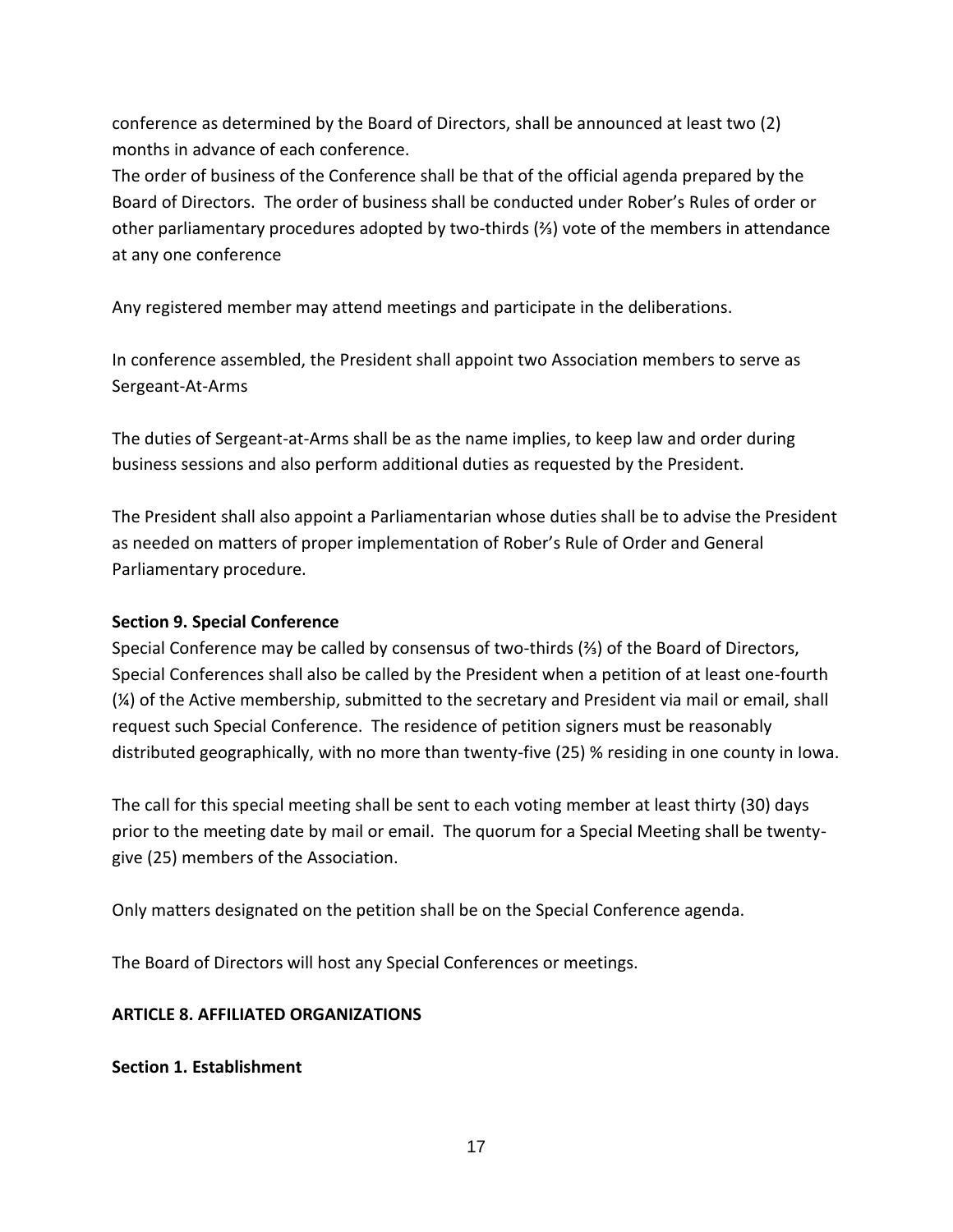Any local deaf organization, having ten (10) or more members, may become affiliated as a Club or as an Affiliated Organization of the Iowa Association of the Deaf by applying to the Board of Directors for a charter.

## **Section 2. Fee**

The affiliate fee shall be determined by the Board of Directors and due at the time of application and annually thereafter.

## **Section 3. Other Affiliated Organizations**

Any local group of deaf persons, such as churches or social groups, or any other interested groups, may affiliate with the Iowa Association of the Deaf upon payment of annual fees as determined by the Board of Directors.

This is a gesture of support to the Association, and gives the affiliated organization authority to state on its stationery or official paper that it is affiliated with the Association. The Board of Directors shall have the power to disapprove of any and all such applications for affiliates or cooperating agencies.

## **ARTICLE 9. AFFILIATION OF THE ASSOCIATION**

## **Section 1. Cooperating Member Association- National Association of the Deaf**

This Association in cooperation with the National Association of the Deaf, shall be known as a Cooperating Member Association.

## **Section 2: Other Affiliations**

This Association may, at any time, affiliate or disaffiliate with any national or state organization provided that such affiliation or disaffiliation, be presented in resolution form to the conference assembly and seconded one session before adjournment, and approved by a two-thirds  $(*)$ majority of members present at the final business session of the conference.

## **ARTICLE 10. IAD HEADQUARTERS**

## **Section 1: Authorization**

**The Association shall maintain an official state headquarters, to be known as IAD Headquarters, at Iowa School for the Deaf, Council Bluffs. The location thus designed shall remain the headquarters of the Association until changed by note of the conference body. The Board of Directors shall administer it.**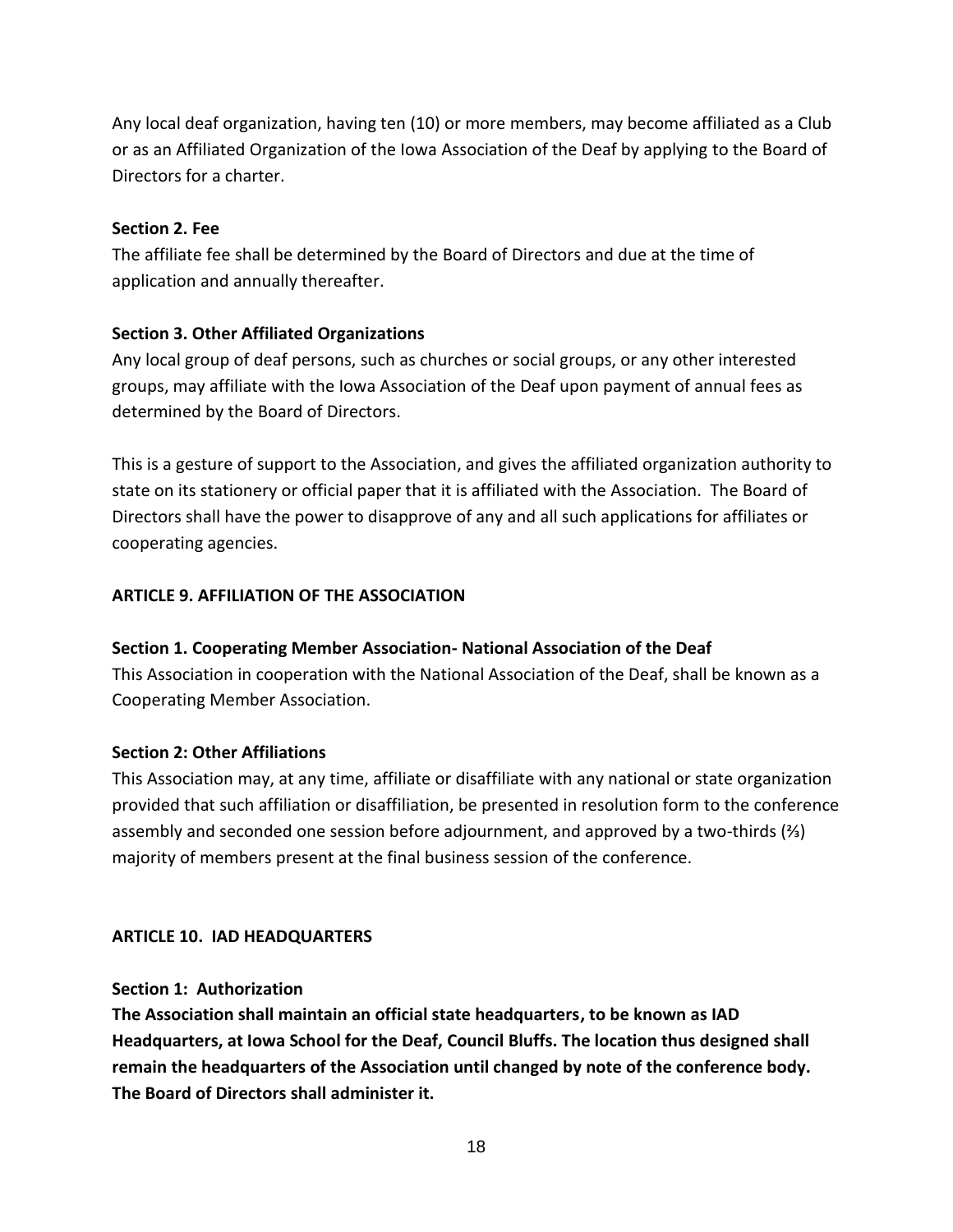#### **Section 2. Purpose**

**The IAD Headquarters shall maintain a historical library and cultural areas to provide resources for deaf/hoh persons and other interested persons.**

#### **Section 3. Functions**

**The IAD Headquarters shall house the official records of the Association, official documents, membership records, research material of historical significance, and supplies of literature for publicity purposes. It shall build and maintain a library of information on the deaf, including books, bound volumes of periodicals, pamphlets, and any other informative materials. Access to the library should be secured by the board of directors. Permission to enter it may be requested to the board. The school will maintain a log sheet for anyone entering the Headquarters.**

#### **Section 4. Meetings and Displays**

**The IAD Headquarters may maintain areas for the purpose of display historical or current events, historical organizations for the deaf, meeting areas for meetings of the Board of Directors.**

#### **Section 5. Fundraising**

**The IAD Headquarters Committee shall comprise of five (5) IAD members with the President as an Ex-Officio. The committee shall be responsible for raising monies embarked for the Headquarter Fund. The fund is in the form of an endowment fund and cannot be used for other purposes unless this committee decides to utilize it for a worthwhile project, with the vote either at the Conference or the Special Conference.**

#### **ARTICLE 11. AMENDMENTS TO BYLAWS**

#### **Section 1. Amendment Authorized**

The Law Committee shall be responsible for collection of members' suggestions for revision of the Bylaws during the time between conferences. These proposed amendments must be received by the Law Committee at least ninety (90) days before the Conference convenes. Once the proposed amendments have been received, the Law Committee will review them and make recommendations as to whether to adopt them. These proposed amendments and recommendations must be sent to the entire member (by mail or US mail, at the discretion of the Law Committee) at least thirty (30) days before the conference.